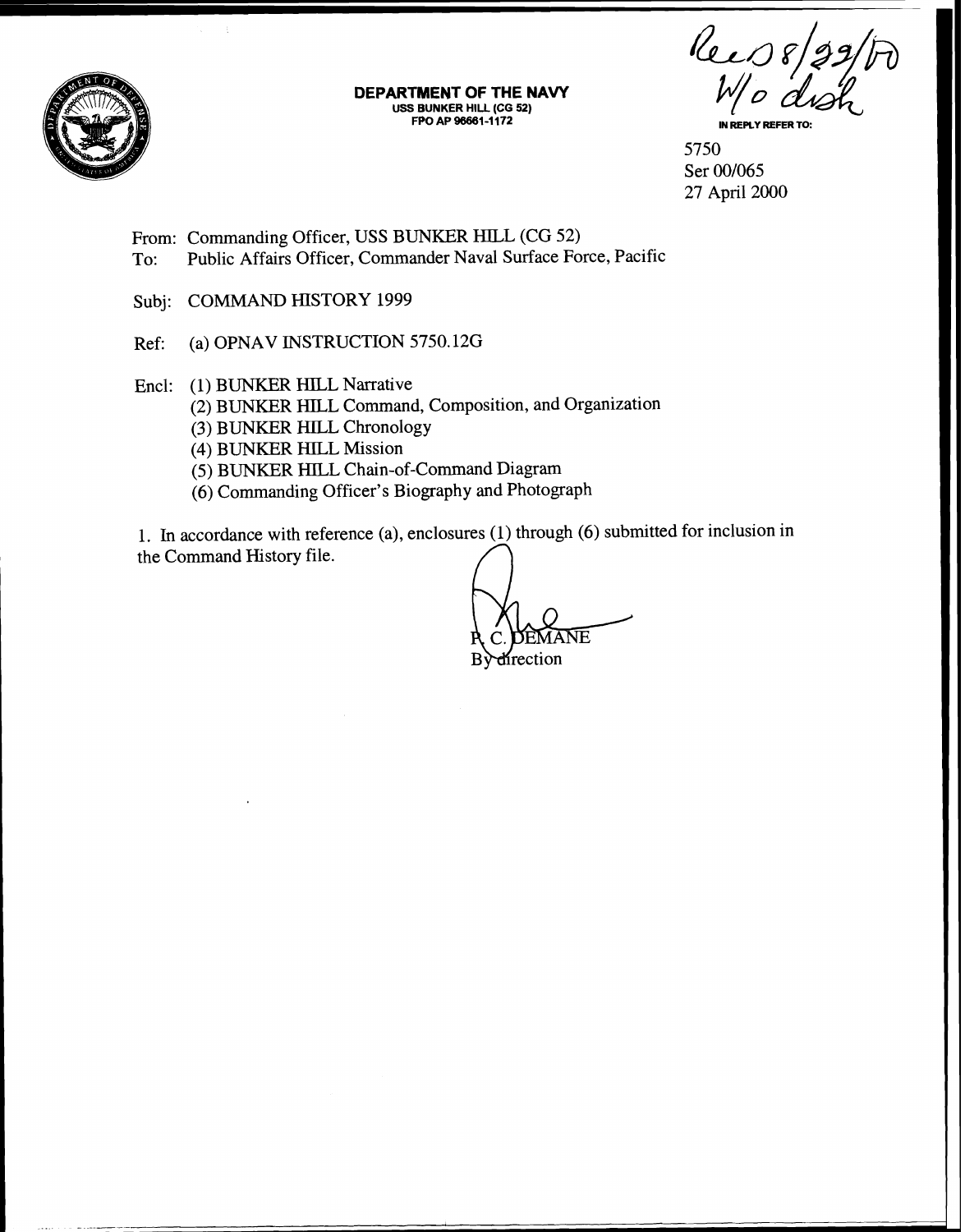## **USS BUNKER HILL (CG 52) NARRATIVE OF 1999**

The beginning of 1999 was truly a new beginning for BUNKER HILL. The ship, which had recently completed a homeport shift from Yokosuka, Japan, to San Diego, California, was deep in the throes of her first Regular Overhaul (ROH) in many years. Indeed, almost the entire first half of the year was devoted to this extensive shipyard availability. The year would not end in this manner, however. By the time the year 2000 was upon the crew, the ship had become a fully operational unit in Third Fleet ready to deploy at a moment's notice. This was an amazing transition, even for the nation's premier cruiser to undergo in such a short period of time. As BUNKER HILL had proven in the 13 years since her commissioning, she was not termed "Sword of the Fleet" for being less than exceptional.

The following is a list of some of the major projects that were completed in the overhaul:

- Hull Girder Modification the forward section of the hull was strengthened and reinforced
- Passive Counter-Measure System (PCMS) much of the weatherdecks were covered in a radar cross section reducing material
- AFFF System Upgrade the ship removed the traditional six-station AFFF system for the more economical two-station system
- Solid Waste Pulper a new device that helps dispose of pulpable trash in a more environmentally-friendly way
- Glass Shredder much like the Solid Waste Pulper, but for glass
- Tank Stiffening Aft aft fuel tanks were strengthened and reinforced
- Air Conditioning Plant Freon Conversion a new, safer cooling medium replaced the existing cooling medium in the A/C plants
- ATWCS Tomahawk Upgrade the latest and greatest of the Tomahawk systems
- JTIDS installation of a newer and better information exchange and display system

In the first part of the year, BUNKER HILL'S daily routine was dominated by training. Training was conducted at the divisional level twice a week, and likewise for the officers. In addition, the Command began a physical training program twice a week between 0700 and 0800. While this was occurring, a daily ROH production meeting took place at 0900 to brief the status of various jobs and to ensure the proper coordination was achieved at all levels. The Combat Information Center (CIC) teams were afforded an excellent opportunity to attend air warfare training at Wallops Island, Virginia. Actual scenarios were simulated in the CIC mock-up, briefs were prepared, and the simulations were treated exactly as if they were real. This training lasted five days, at which point the crew flew back to San Diego. The end of the shipyard period was in sight when the crew began its ship move-on the week of April  $15<sup>th</sup>$ .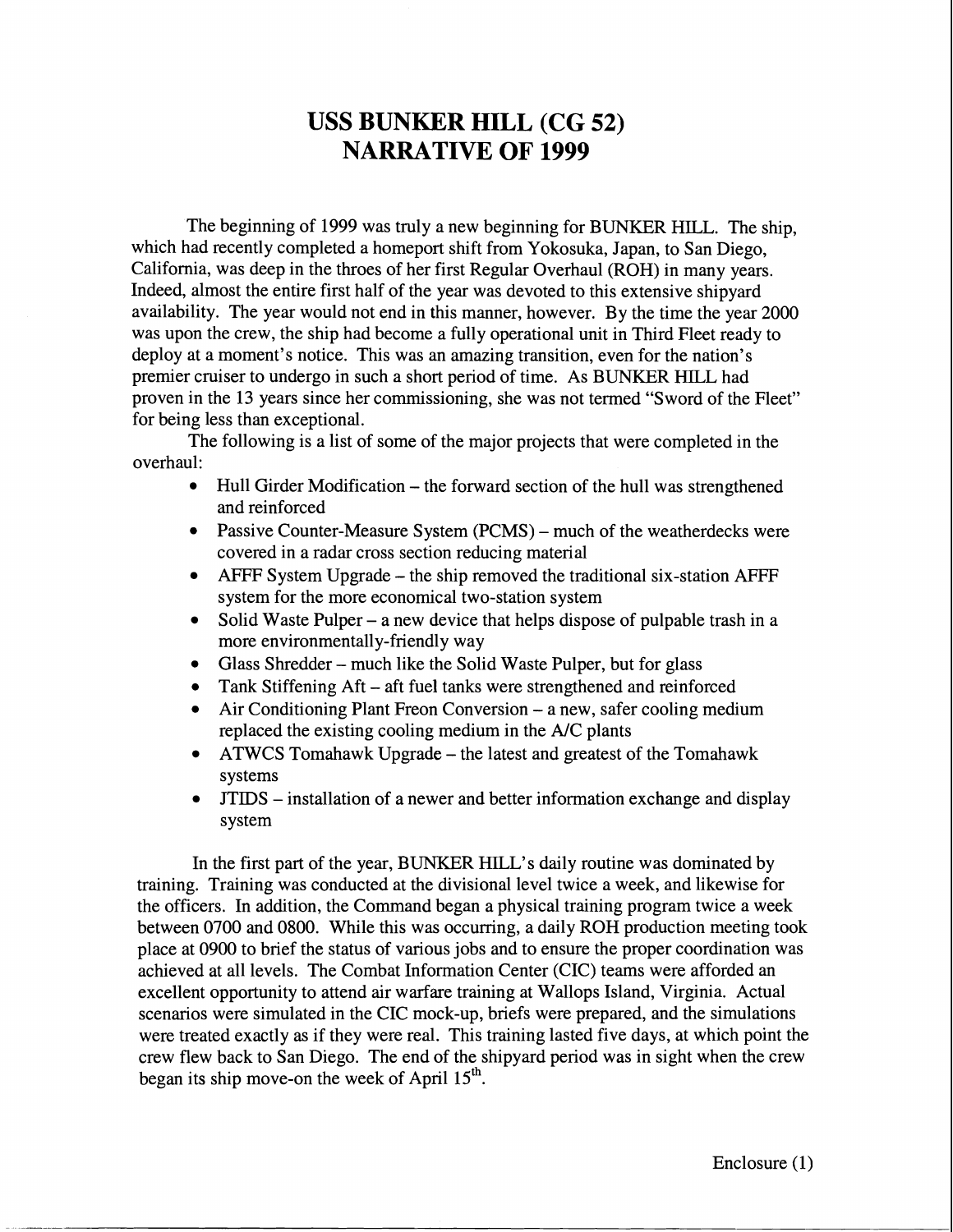The overhaul period was well on its way to being over when the ship marched into the Light Off Assessment (LOA) May 24-26. The engineering cold checks were completed in excellent fashion and the crew was then able to steam the engine room. The next two days were spent performing Dock Trials during which the main engines and gas turbine generators were brought up on the line, and the shafts were rolled while tied up to the pier. The first of June was a fast cruise that helped iron out the last few details before the ship got underway for the first time in nearly eight months. During Sea Trials, conducted June  $2<sup>nd</sup>$  to the 3<sup>rd</sup> events included an ammunition onload at Naval Air Station North Island, Pier B, Link 11/16 testing, CIWS tracking a Lear jet, engineering evolutions, and a sonar self-noise test. At the completion of this very successful underway the ship moored at 32<sup>nd</sup> Street Naval Station, Pier 8. With the exception of a few minor jobs, the yard period was finally over. The crew was anxious to once again become an operational unit.

The next sea trials were conducted near the end of June, with evolutions such as a Photo-Ex near Point Loma, a 5"/54 Killer Tomato exercise, and the ship's first UNREP with the USNS PECOS. On July  $13<sup>th</sup>$  the BUNKER HILL was honored to be the escort ship for the Tall Ships festival and lead the parade into San Diego Harbor. The next task was to complete a Combat Systems groom at Port Hueneme. After a short trip north to this city, the ship became a tour attraction during the port's annual Seabee Days. Over 4000 curious onlookers toured the ship over two days. The Combat Systems Groom teams completed their inspection of gear in two more days, and then the BUNKER HILL headed south to Seal Beach to receive a major weapons onload. After taking on Standard Missiles, **Mk** 46 torpedoes, CIWS and 5" ammunition the ship embarked several dozen family members for a dependent's cruise back to San Diego. The ship demonstrated a 5" and CIWS PACfire, a full power run, and had time for a steel beach picnic on the short trip back home.

On July 26th BUNKER HILL was back underway in the SOCAL OPAREAs where spotter services were required for two days of Naval Surface Fire Support operations on San Clemente Island. The ship's gunnery team not only became certified, they were able to achieve the second highest score of 1999 on the San Clemente range. From this point BLINKER HILL began transiting with the USS DECATUR, USS JOHN A. MOORE, USS ANCHORAGE, and the USS CARL VINSON to Seattle for Seafair 99. Several events were conducted during this cruise, including DIVTACs, underway replenishment with the PECOS and flight operations with the embarked HSL 49. In the early morning hours of August  $3<sup>rd</sup>$  the ship reached Buoy J outside the Straits of Juan de Fuca. After transiting the straits that morning, all ships moored at Everett Naval Station. The next day consisted of embarking riders and parading south to Seattle in column and tying up at Pier 66 in downtown Seattle under the watchful eye of several thousand onlookers. Over the next four days nearly 20,000 people would tour the BUNKER HILL as part of the festivities for Seafair. The Blue Angels performed and hydroplane races took place on Lake Washington. On Monday, August  $9<sup>th</sup>$  the ship left Seattle embarking Tigers for the five-day cruise back to San Diego. The ship returned to San Diego on August  $13<sup>th</sup>$  after being away from homeport for almost the entire previous 30-day period. Many happy BUNKER HILL family members greeted the ship's arrival. The next week consisted of training and upkeep of the ship, and the annual Ship's Picnic, held this year at Admiral Baker Park.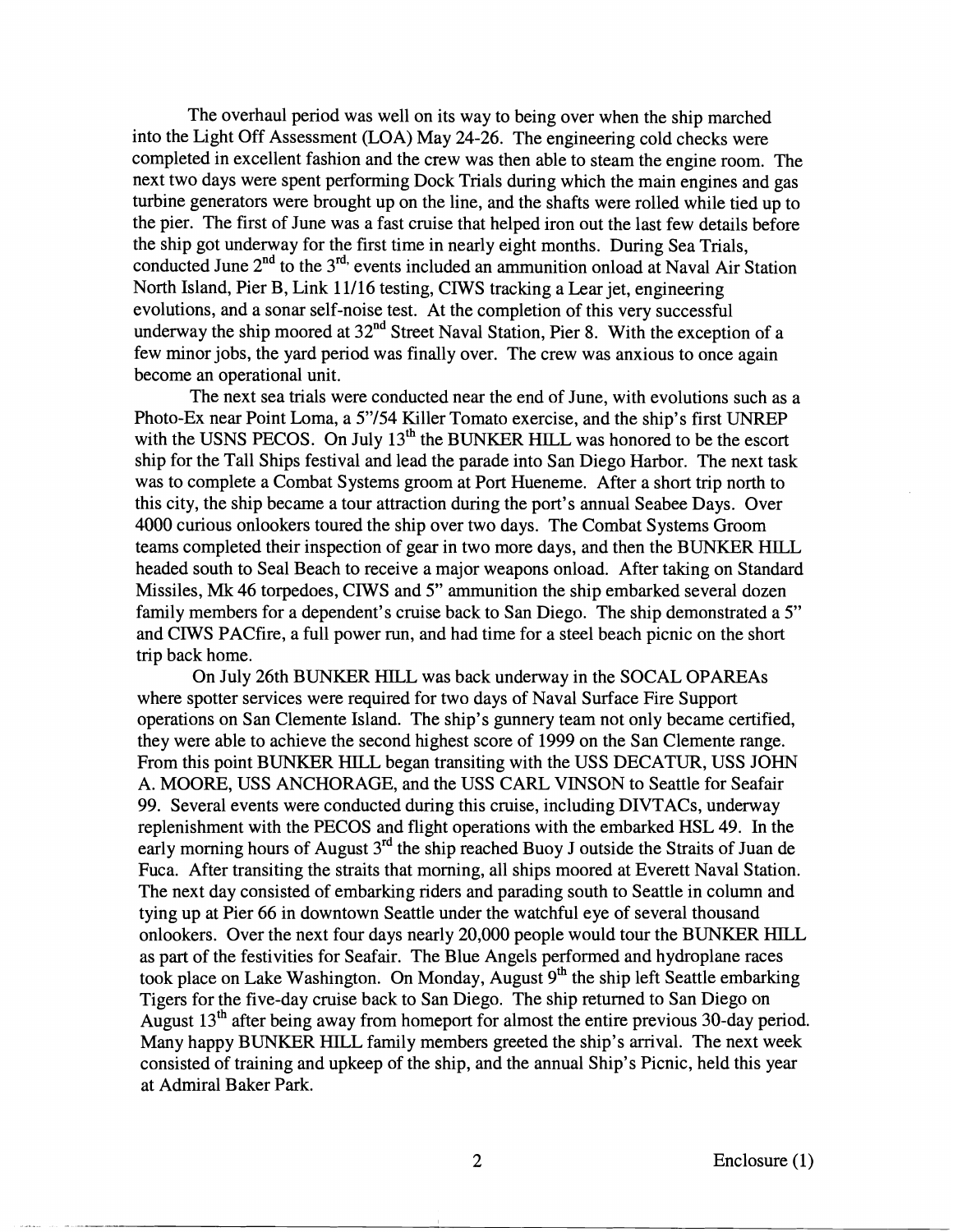The next week was extremely busy again for the crew as the inport portion of the Commander's Assessment of Readiness and Training **II** began. On August 26" the ship got underway to demonstrate a precision anchoring and an underway replenishment with the USNS GUADALUPE. After the completion of this rigorous assessment the ship turned its focus on September's transit to Hawaii. The major event to be conducted was a Stream Raid Missile Exercise, and the BUNKER HILL'S air defense team was busy in preparations for the execution of this event. When the ship put to sea August  $10<sup>th</sup>$  for the transit to the Hawaiian OPAREA, one missile was picked up at North Island Pier B, and the other was obtained upon arrival in Pearl Harbor at Lualualei Weapon Station. This transit was completed with the USS SHILOH, BUNKER HILL'S sister ship in the ABRAHAM LINCOLN battlegroup. After a weekend in Oahu, the ship got underway for the Pacific Missile Range Facility near Barking Sands. On September  $21^{st}$  the exercise was completed near perfection, with the ship's personnel and weapon systems performing exceptionally well. Later that week the ship pulled into Pearl Harbor again for liberty, and on the 28" of September began the weeklong transit back to San Diego.

The rest of the month of October was spent training and getting ready for the upcoming month of September and TSTA and FEP, which would ultimately make the BUNKER HILL a deployable unit. Underway on November  $2<sup>nd</sup>$ , the next eleven days were spent conducting JTT drills and various evolutions under the observation of a representative from the Afloat Training Group. These evolutions included mooring to a buoy, swept channel navigation and a towing exercise. Only pulling into San Diego for a short weekend, the ship was underway again between the  $15<sup>th</sup>$  and  $19<sup>th</sup>$  performing more ITT drills and the Engineering Qualification (E-QUAL). This engineering assessment consisted of several days of intense evolutions and drills. The ship performed superbly and completed E-QUAL and TSTA B in a most professional manner. The next underway was set to be just prior to the Thanksgiving holiday. The Final Evaluated Problem was left to accomplish, and it proved to be a tough hurdle. The underway was only two days, but after the completion of the Total Ship's Survivability Exercise, the crew felt like it had lasted much longer. The successful completion of this exercise resulted in BUNKER HILL being recognized as a deployable unit within THIRD FLEET'S command.

The Thanksgiving holiday was a welcome break for all of BUNKER HILL'S personnel. After their return, the ship began a very thorough information systems upgrade called IT-21. Two of the most visible upgrades included an entirely new LAN system and the TV Direct To Sailors system. The LAN is actually two separate networks. One is a system classified Secret, and the other is an Unclassified system. This major improvement allows the sailors to have email while at sea through the INMARSAT B upgrade, a version of INMARSAT not nearly as expensive to use as the older A version. The TVDTS system allows the viewing of satellite television while at sea, a great benefit for those that wish to watch the latest news and sports. This install lasted until the first part of 2000 and gave the BUNKER HILL much needed capability to interface with other ships of the ALBG.

Also during this time of being tied up pierside Supply Department was busy with its SMI during the week of December  $6<sup>th</sup>$ . At the end of the week Supply came through with flying colors as they scored very high on this rigorous inspection. The ALBG was involved in top level conferences in the month of December, including a Sea Combat Commander Conference in Pearl Harbor and an Air Defense Commander Conference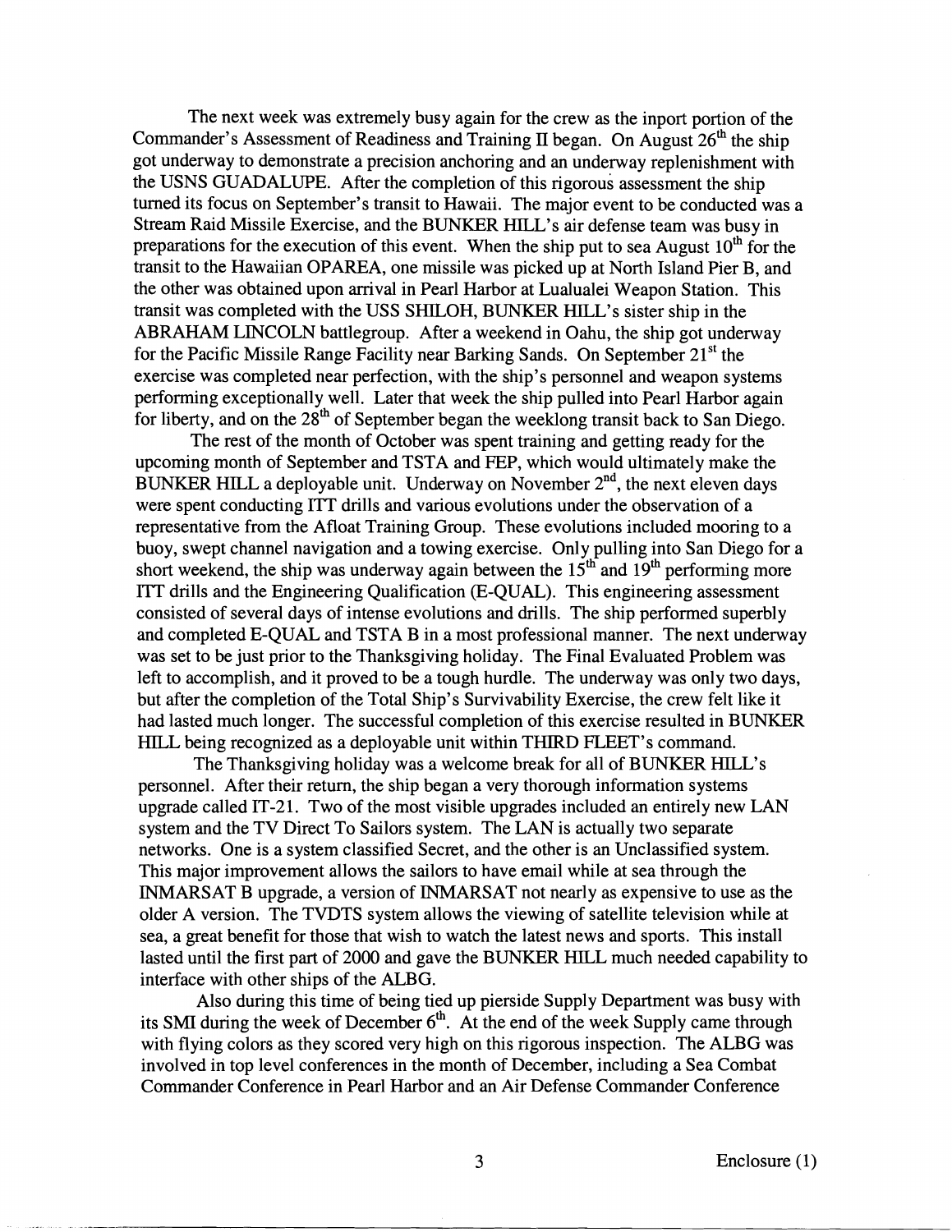held at TACTRAGRUPAC at Pt. Loma. The year of 1999 was capped off with the Command Christmas Party held at the U.S. Grant Hotel in San Diego. Between December 17-28, half the crew was on Christmas leave, followed by a turnover day on the 29<sup>th</sup> and the second half of the crew going on leave over the New Year.

The year of 1999 was an incredibly active year. Even though the ship was in the shipyard for the first five months, the rest of the year was filled with underway evolutions as the BUNKER HILL began to ramp up for deployment mid-year 2000. This being her first full year in San Diego, BUNKER HILL had something to prove to the rest of the waterfront. After many successful years in Japan and building an impeccable reputation as the ship called upon to respond at a moment's notice, the newly re-located ship and her crew stood tall among the many ships homeported in San Diego. The BUNKER HILL served notice to all observers that her tradition of combat readiness had also made the shift from Japan to San Diego and she plans to continue standing first and foremost on the front line.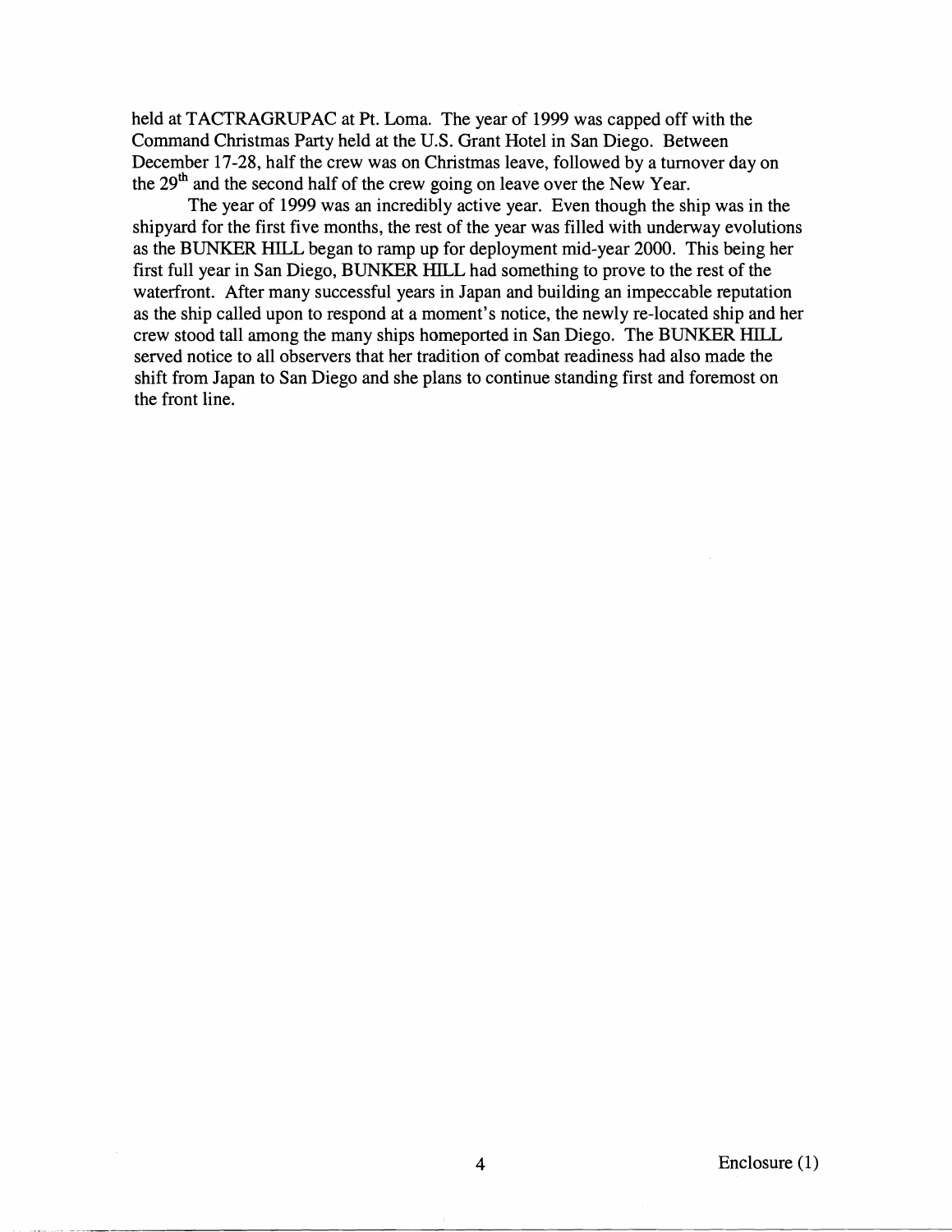# **COMMAND COMPOSITION AND ORGANIZATION**

### MISSIONS:

| o Primary:   | Air Warfare                        | (AW)<br>(USW) |
|--------------|------------------------------------|---------------|
|              | Undersea Warfare                   |               |
|              | Surface Warfare                    | (SUW)         |
|              | Strike Warfare                     | (STW)         |
|              | Electronic Warfare                 | (EW)          |
|              | Command, Control, & Communications | (CCC)         |
|              | Mobility                           | (MOB)         |
| o Secondary: | Intelligence                       | (MT)          |
|              | Amphibious Warfare                 | (AMW)         |
|              | Mine Warfare                       | (MIW)         |
|              | <b>Fleet Support Operations</b>    | (FSO)         |
|              | <b>Non-Combat Operations</b>       |               |

### ORGANIZATION:

USS BUNKER HILL is a TICONDEROGA-class, guided missile cruiser. She is the sixth ship to be equipped with the AEGIS AW system. As the first Baseline **11** cruiser, BUNKER HILL, was the first equipped with the new Mk 41 Vertical Launching System **(VLS)** and the first to employ the Tomahawk Weapon System (TWS).

Throughout 1999, BUNKER HILL served in the administrative command of the Commander, Cruiser Destroyer Group THREE. The year began with the ship in a Regular Overhaul (ROH) at Southwest Marine Shipyard, and ended with the BUNKER HILL a deployable asset of THlRD Fleet after completing the Final Evaluated Problem (FEP) in November.

Within the THlRD Fleet Area of Responsibility, the ship was operationally assigned to:

- Commander, THIRD Fleet
- Commander, Cruiser Destroyer Group THREE  $\bullet$
- USS ABRAHAM LINCOLN Battle Group  $\bullet$

### SUBORDINATE ORGANIZATIONS:

Enclosure (2)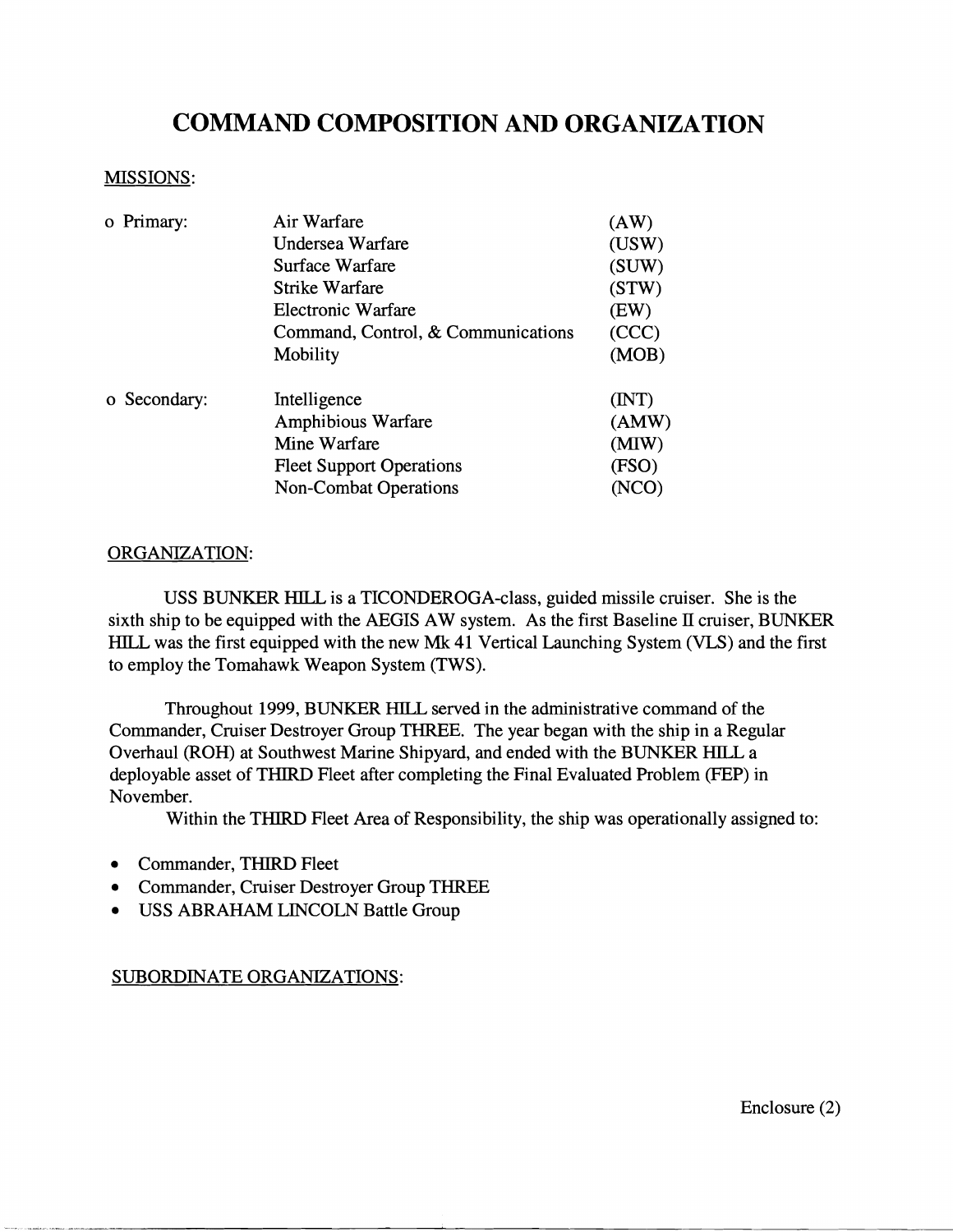#### DISCUSSION:

USS BUNKER HILL is one of the most capable combatants in the U. S. Naval arsenal, possessing some of the most advanced systems in the surface Navy. Accordingly, she is a keystone in the battlegroup's offensive and defensive capabilities. BUNKER HILL is fully capable of a broad array of missions, including:

- o providing broad area surveillance and battlespace management
- o area defense of a Navy, joint, or combined (allied) battleforce or multi-unit Surface Action Group (SAG)
- o strategic and tactical strike operations as a single unit or in command of missile and aircraft strike units
- o theater ballistic missile surveillance
- o sustained presence or combat operations in multi-threat, open ocean, or constrained littoral environments

The core of BUNKER HILL'S tactical capability is the AEGIS Weapons System -- a stateof-the-art, computer-assisted, fully integrated weapons system that can provide real-time detection, identification, acquisition, tracking, targeting, and engagement of multiple contacts in a high density battlespace. The four components of the AEGIS Weapons System, the SPY-1A Radar, the Weapons Control System, the Command and Decision System, and the AEGIS Display System, are each supported by an AN/UYK-7 computer bank. Each component is integral to the AEGIS System. The processors are capable of automatically managing the immense data presented in a multi-warfare environment. They provide detailed displays of the tactical situation, identifying selected contacts, providing assessments of threat levels per contact, scheduling potential responses, and, if authorized by the command-level decision-maker, the automatic engagement of multiple air and surface contacts. All automated decisions are subject to rules, known as doctrine statements, which are embedded within the AEGIS system or created and activated by the ship's tactical decision-makers as needed.

While management of the air battlespace is highly automated, the ship's tactical actions in response to surface, undersea, or land attack tactical situations are automated and integrated into the overall system to the extent necessary for coherent information distribution. Undersea warfare is predominantly accomplished by the ship's AN/SQS-53A Sonar, MK-46 torpedoes (ship or helicopter launched), and the Light Airborne Multi-Purpose System Mk III (LAMPS III). Surface warfare is achieved through the Harpoon surface-to-surface cruise missiles, SM-2 missiles in surface mode, and by the Mark 45 5"/54 caliber Guns. Strike warfare is performed by the Tomahawk Land Attack Missile (TLAM) system. The ship conducts Naval Surface Fire Support (NSFS) employing its 5"/54 caliber battery.

All warfare areas are highly integrated with the ship's command and control systems, including its electronic warfare capabilities. Consequently, any tactical action by the BUNKER HILL is likely to result in an integrated mix of ship's sensors and weapons, other ships' systems,

Enclosure (2)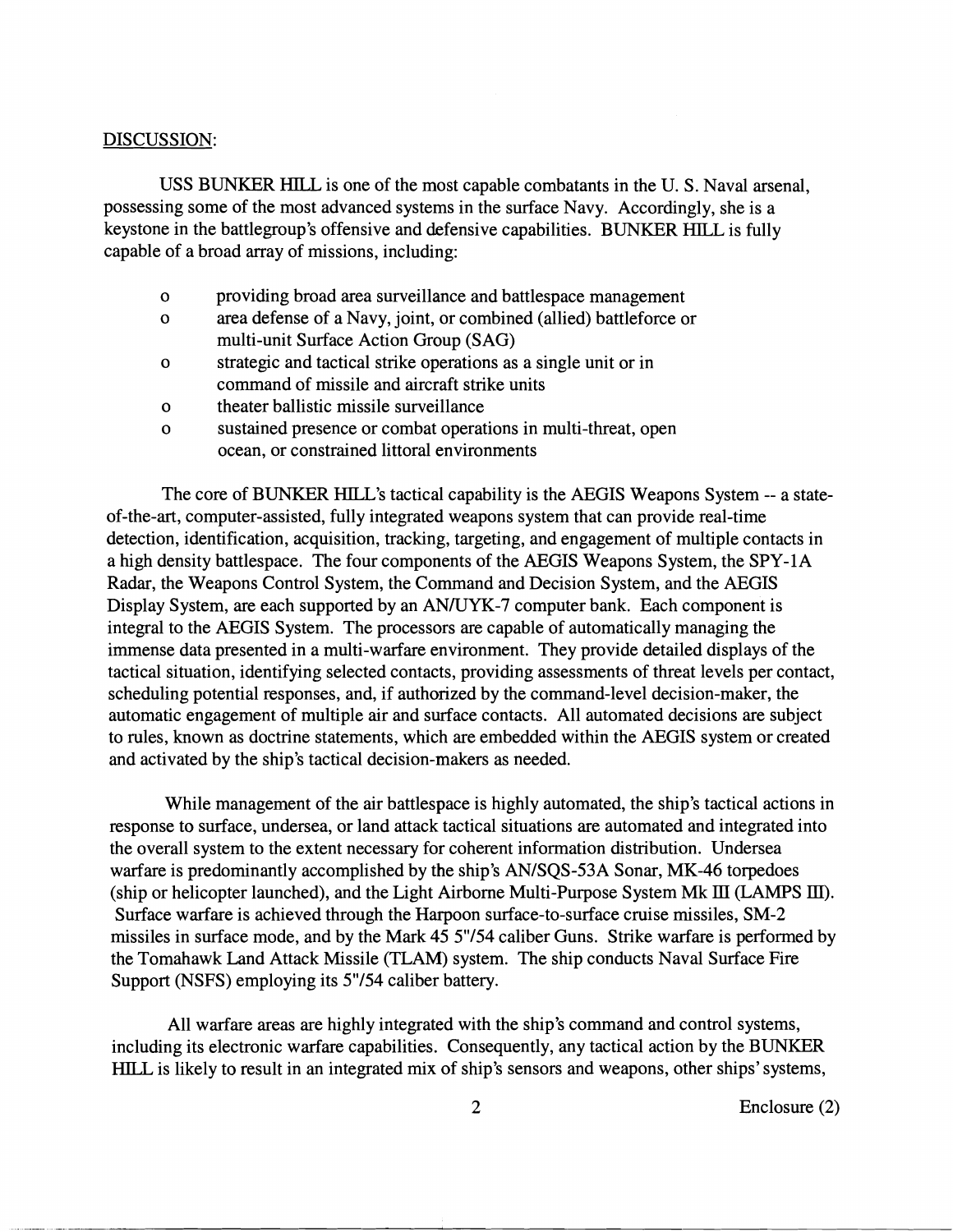and carrier-based or land-based tactical aircraft. BUNKER HILL is as much a command platform as it is a weapons platform.

An enhanced detection and engagement capability is provided by the embarked LAMPS Mk III, two SH-60B Seahawk helicopters. Multi-mission capable, these helicopters extend the ship's surface and undersea sensor ranges well beyond the horizon and can deliver two MK-46 torpedoes per sortie. They are used extensively for surface contact management and possess their own datalink for communications and sensor management with the ship.

The heart of the ship's main propulsion capability lies within its four LM-2500 Gas Turbine Engines and twin shafts with Controllable Reversible Pitch (CRP) Propellers. These are capable of driving the ship through the water at speeds in excess of 30 knots and can also stop the ship from any speed in approximately two ship lengths.

BUNKER HILL'S extensive electrical power capability is provided by three Allison 501- K17 Gas Turbine Engines, coupled to generators, each producing 2500 kilowatts and 4000 amperes of electrical power.

The ship maintains a complement of 28 officers, 28 Chief Petty Officers (CPOs), and 318 enlisted crewmen.

Enclosure (2)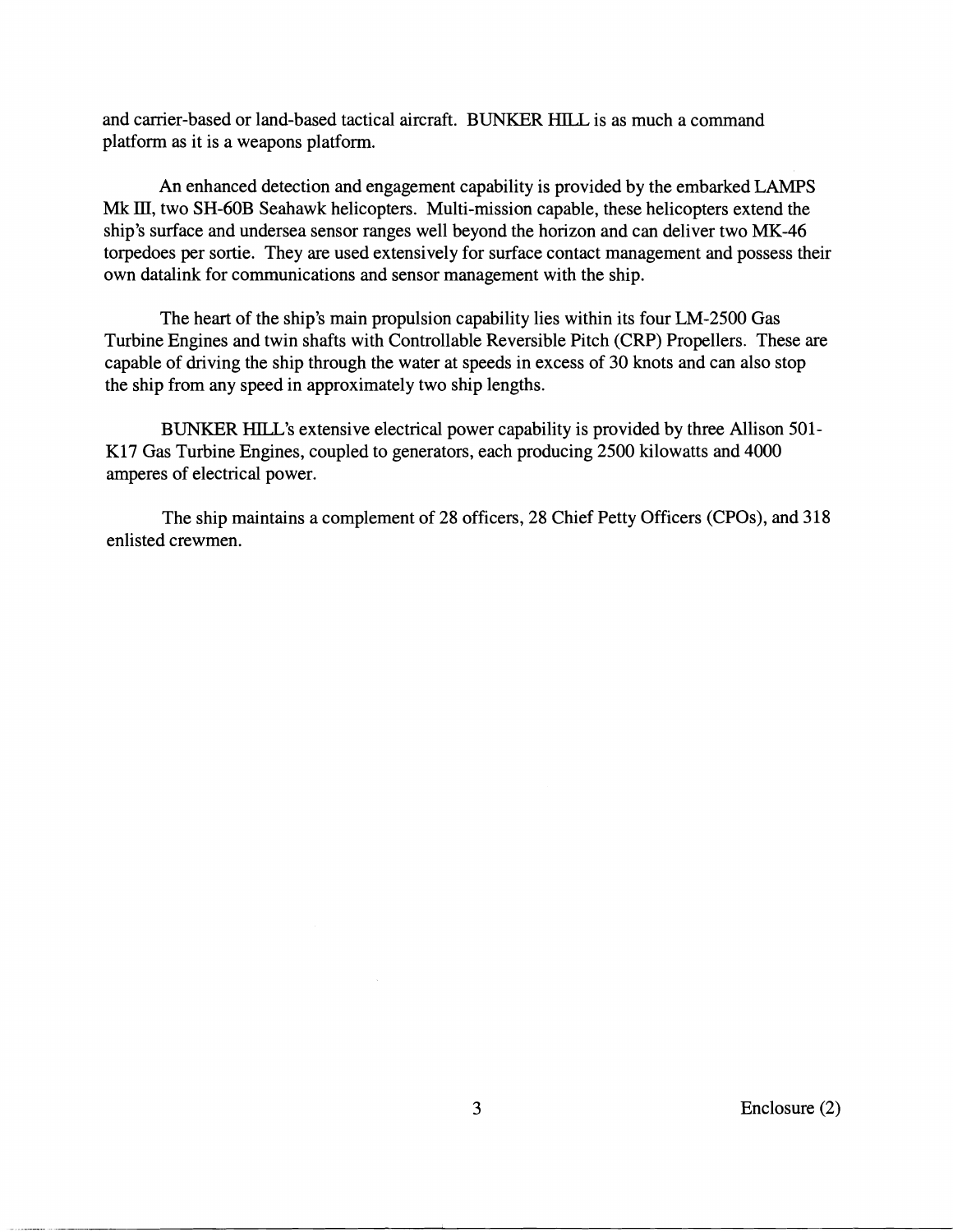| <b>MONTH</b>           | <b>EVENT</b>                                 | <b>DESCRIPTION</b>                                                                                                                               |
|------------------------|----------------------------------------------|--------------------------------------------------------------------------------------------------------------------------------------------------|
|                        |                                              |                                                                                                                                                  |
| <b>DEC 98 - 11 JAN</b> | <b>End Holiday Standdown</b>                 |                                                                                                                                                  |
|                        | <b>ROH</b> continues                         | South West Marine Shipyard, San Diego, CA                                                                                                        |
| 25                     | <b>Undock Ship</b>                           |                                                                                                                                                  |
|                        |                                              |                                                                                                                                                  |
|                        |                                              |                                                                                                                                                  |
| $01 - 28$              | <b>ROH</b> continues                         |                                                                                                                                                  |
|                        |                                              |                                                                                                                                                  |
| $01 - 06$              | Wallops Island Team Trainer                  | CIC watch teams fly to Virginia                                                                                                                  |
|                        |                                              |                                                                                                                                                  |
|                        |                                              |                                                                                                                                                  |
| $15 - 25$              | Crew Move-on                                 | Crew leaves barge to berth onboard ship                                                                                                          |
|                        |                                              |                                                                                                                                                  |
| 24-26                  | <b>Light Off Assessment</b>                  | <b>Engineering Department performs flawlessly</b>                                                                                                |
| $27 - 28$              | <b>Dock Trials</b>                           | Ship and crew prepare to get underway                                                                                                            |
|                        |                                              |                                                                                                                                                  |
| 01                     | <b>Fast Cruise</b>                           |                                                                                                                                                  |
| $02 - 04$              | <b>Sea Trials</b>                            | Crew irons out final preparations for first underway<br>Ammo onload, Link 11/16 testing, Sonar Self-Noise, CIWS PAC fire, Engineering evolutions |
| 16                     | <b>Battle of Bunker Hill Commemorated</b>    | Cake cutting in memory of ship namesake                                                                                                          |
| 21-25                  | Surface Line Week                            | BUNKER HILL competes in the Large Ship category                                                                                                  |
| 28                     | <b>Fast Cruise</b>                           |                                                                                                                                                  |
| 29-30                  | <b>Sea Trials</b>                            | Photo-Ex, 5"/54/50 cal Killer Tomato-Ex, UNREP with PECOS                                                                                        |
|                        |                                              |                                                                                                                                                  |
|                        |                                              |                                                                                                                                                  |
| 13                     | <b>Tall Ships Escort</b>                     | BUNKER HILL chosen to escort parade of tall ships into San Diego Harbor                                                                          |
| 15                     | <b>Enroute Port Hueneme</b>                  | Night Deck Landing Qualifications, UNREP with RAINIER                                                                                            |
| 16                     | <b>Arrive Port Hueneme</b>                   | Combat Systems Groom and Seabee Days                                                                                                             |
| $17 - 18$              | Tours of ship during Seabee Days             | 6000 people tour BUNKER HILL                                                                                                                     |
| $19-20$                | <b>Combat Systems Groom</b>                  | CS equipment gets a thorough assessment                                                                                                          |
| 21                     | Morning transit to Seal Beach                |                                                                                                                                                  |
| $21-22$                | Ammo onload at Seal Beach                    | SM-2's, Mk-46 Torpedoes, CIWS and 5-inch shells                                                                                                  |
| 23                     | Dependent's Cruise to San Diego              | 5"/CIWS PACfire, Full Power Run, steel beach picnic                                                                                              |
| 26-29                  | Underway SOCAL for NSFS and spotter services | BUNKER HILL is runner-up for ADM Chezak Award (NSFS); flight operations, WSAT                                                                    |

 $\mathcal{L}^{\text{max}}_{\text{max}}$  .

Enclosure **(3)**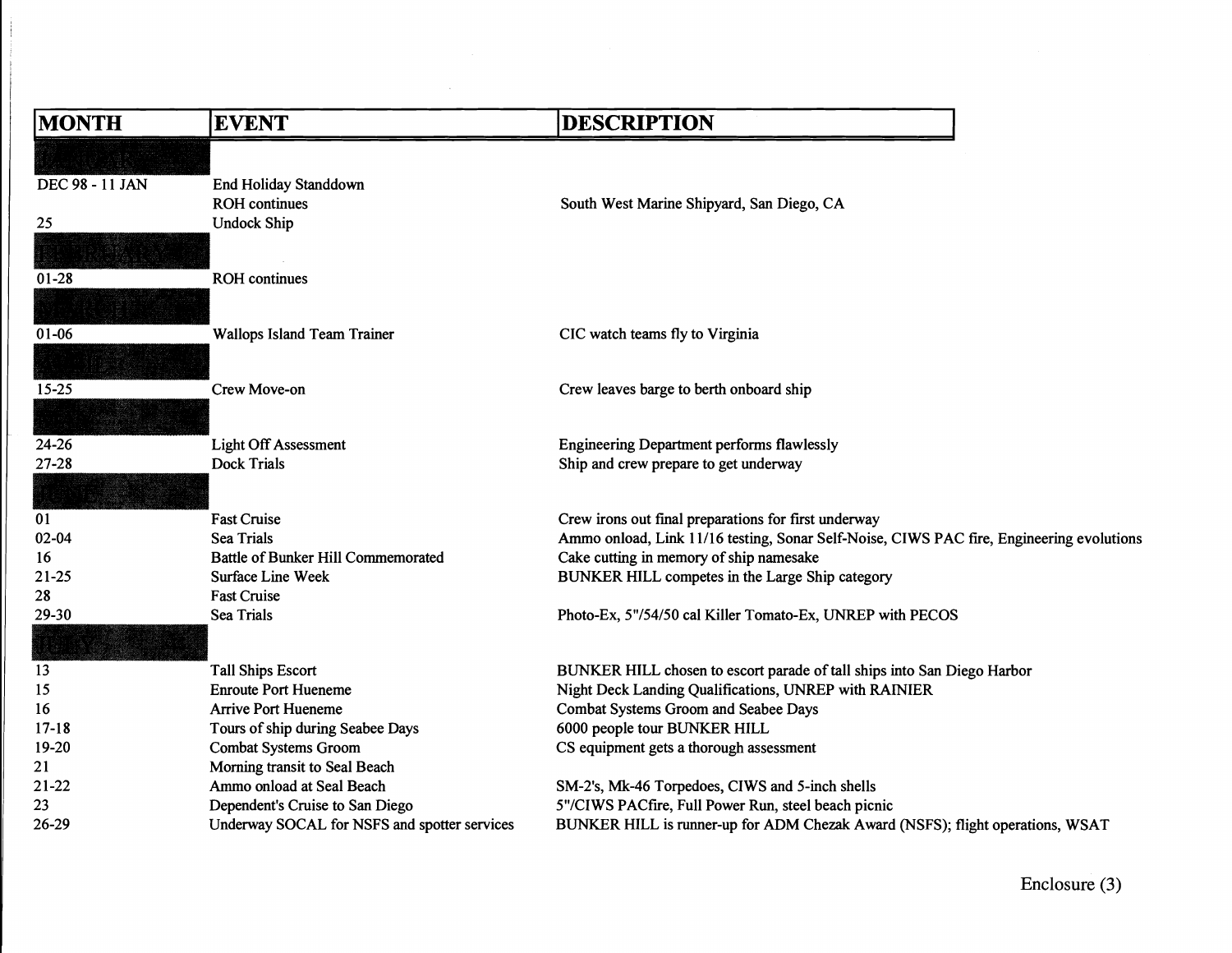| 30-04     | Underway Multisail for Seattle Seafair       | DECATUR, JOHN A. MOORE accompany; UNREP with PECOS                           |
|-----------|----------------------------------------------|------------------------------------------------------------------------------|
|           |                                              |                                                                              |
| $01 - 02$ | Enroute Everett, WA                          | Full Power Demo: BKH wins                                                    |
| 03        | Moored Everett, WA                           | Reached Buoy J at 0230, transit Straits of Juan de Fuca at night             |
| 04        | Sail to Seattle, Moor Pier 66                | DECATUR, JOHN A. MOORE tied outside BKH                                      |
| 05-08     | Seattle Seafair                              | Tours draw over 16,000 people                                                |
| $09-13$   | <b>Underway for San Diego</b>                | Tiger Cruise; UNREP with RAINIER                                             |
| $17-19$   | Harpoon CMTQT/SLAMEX                         |                                                                              |
| 20        | <b>Ship's Picnic</b>                         | ADM Baker Park; Captain Denny in the dunk tank                               |
| $23 - 24$ | CART II - Inport                             | IDTC in full swing                                                           |
| 26-27     | Underway for CART II                         | Precision Anchoring, UNREP with GUADALUPE                                    |
| 28        | Moored San Diego                             |                                                                              |
|           |                                              |                                                                              |
| $6 - 9$   | CMTQT/ATWCS                                  | BKH passes CMTQT ahead of schedule                                           |
| $10-16$   | Underway for Hawaii                          | SM-2 onload at NASNI and Lualualei; transit with SHILOH                      |
| $17 - 19$ | <b>Inport Pearl Harbor</b>                   |                                                                              |
| $20 - 24$ | Underway in Hawaii OPAREAs                   |                                                                              |
| 21        | AAW-11-SF Stream Raid                        | BKH performs flawlessly in dual drone missile shot                           |
| 25-27     | <b>Inport Pearl Harbor</b>                   |                                                                              |
| 28-05     | <b>Underway for San Diego</b>                | ATRC Det onboard for FADC training, SLAMEX 99-24                             |
|           |                                              |                                                                              |
| 12        | Underway SOCAL for E-Qual                    | <b>Engineering Evolutions</b>                                                |
|           |                                              |                                                                              |
| $2 - 12$  | <b>Underway for TSTA B</b>                   | ITT Drills, ECC Drills, Moor to Buoy, Swept Channel, TOWEX, UNREP with PECOS |
| $15-19$   | Underway for TSTA B, E-QUAL                  | ITT Drills, ECC Drills and Evolutions                                        |
| 22-23     | <b>Underway</b> for FEP                      | TSSE drill; Burial at Sea                                                    |
| 29-JAN 00 | IT-21 Install                                | BKH gets major information systems upgrade                                   |
|           |                                              |                                                                              |
| 6         | SMI inspection                               | Supply Department comes through with flying colors                           |
| $6 - 10$  | Warfare Commander's Conference, Pearl Harbor | TAO's and CO attend                                                          |
| $13-17$   | Air Defense Commander's Conference           | TACTRAGRUPAC, Pt. Loma                                                       |
| 15        | <b>BKH Christmas Party</b>                   | Hosted at The Grant Hotel in San Diego                                       |
|           |                                              |                                                                              |

 $\frac{1}{\epsilon}$ 

 $\pm$ 

 $\sim 10^{-11}$ 

 $\mathcal{L}^{\text{max}}_{\text{max}}$  and  $\mathcal{L}^{\text{max}}_{\text{max}}$